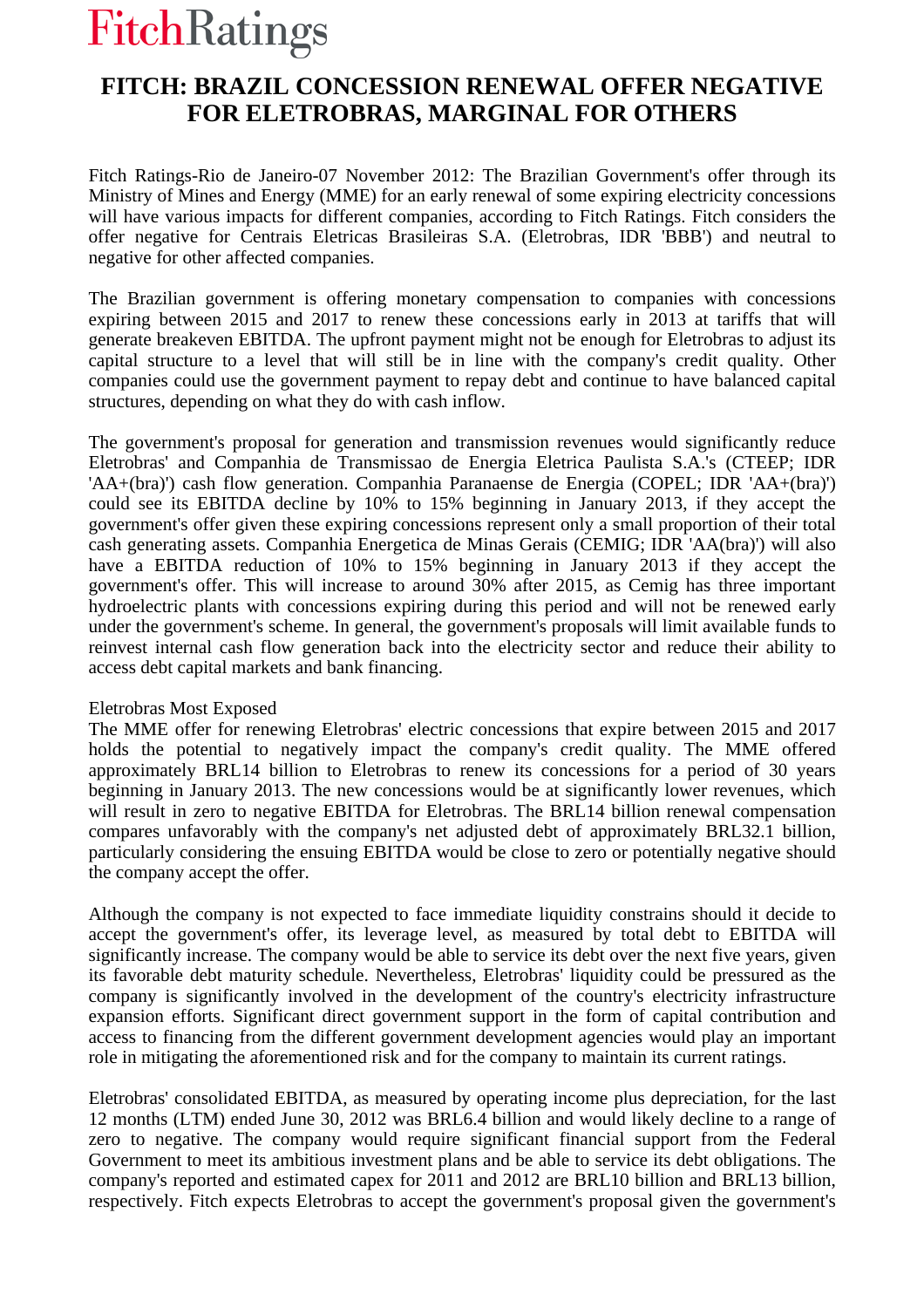ownership interest, which will pressure Eletrobras' credit quality given its weak credit metrics for the assigned rating category on a standalone basis. Under this scenario, the absence of direct financial support from the Federal Government could result in a negative rating action.

#### CTEEP and ISA Capital: Likely Neutral to Credit Quality

MME's offer for renewing electric concessions is neutral to negative for CTEEP's credit quality, depending on how the company uses the renewal proceeds. The MME offered CTEEP approximately BRL2.9 billion to renew in 2013 its concession expiring in 2015 and reduce tariffs to a breakeven level for the next 30 years. The MME's upfront payment is greater than the company's stand-alone debt of approximately BRL2.1 billion, which should be enough for CTEEP to repay all its outstanding debt, excluding project finance debt. The company could also upstream enough dividends to its controlling shareholder, ISA Capital do Brasil S.A. (ISA Capital), for this entity to repay its financial debt outstanding, excluding preferred equity, of approximately BRL64 million. Should the company decide to accept the government's offer and use the proceeds to invest in projects and not repay debt, its credit quality would deteriorate significantly.

Fitch believes it is unlikely that CTEEP will accept the government's proposal. Under the government's proposal, CTEEP's pro-forma EBITDA for the LTM ended June 30, 2012 would be negative and the company will depend on its current ongoing investments to generate positive cash flow in the future. MME's proposal will lower the company's revenues by approximately BRL1.6 billion to approximately BRL1.3 billion from BRL2.9 billion, which would wipe out the company's EBTIDA of BRL1.5 billion as of the LTM ended June 30, 2012. This offer would also significantly hindered CTEEP's investment ability going forward as it would limit the company's ability to raise debt at the holding company level and it would affect its cash flow generation to support investments.

If CTEEP declines the government's offer and waits until 2015 when its main concession expires, the company will benefit from the permitted annual revenue (PAR) generated by this concession between 2013 and 2015. The company will also likely receive compensation for the remaining value of this asset, net of depreciation, when the concession expires in 2015, which will likely be disputed. Under this scenario, the company would also have the possibility of participating on a bidding process to retain the asset or returning this asset to the government if it deems its ensuing PAR is unattractive. Of CTEEP's BRL2.9 billion of consolidated revenues reported for the LTM ended June 30, 2012, BRL2.0 billion came from its concession expiring in 2015. The government offered CTEEP BRL2.9 billion of an upfront payment to lower this revenue to approximately BRL500 million.

The current government's proposal could also have other negatives implications for CTEEP as significant capital investment requirements as well as asset impairments that could hurt net income and the company's ability to distribute dividends. If the government payment for CTEEP's concession expiring 2015 is lower than the book value of this asset, it will immediately result in an impairment of the asset that will lower net income and impact the company's ability to pay dividends to its shareholders. Also, the current government proposal for extending the concession has some mandatory capital investments that will be difficult for CTEEP to accomplish given its resulting limitation to its capital structure and cash flow generation ability.

### Copel: Impact Marginal

The concession renew process is not expected to materially pressure Copel's credit profile. Under the government's offer for Copel, the company would receive approximately BRL894 million to renew its concessions expiring between 2015 and 2017 and accept the lower generation and transmission revenues. As a result, EBITDA would decline by approximately 10% to 15%. As of the LTM ended June 30, 2012, Copel reported an EBITDA of approximately BRL1.8 billion. Fitch expects Copel's credit metrics to continue to be in line with its assigned ratings even if it accepts the government offer. As of June 2012, the company's consolidated net leverage of approximately 0.8 times was considered strong for the rating category. The company can use this proceeds to pay a portion of its BRL2.7 billion of debt outstanding, pay dividends or reinvest in new projects without significantly impacting its ratings.

Cemig: Negative Impact Partially Offset by New Investment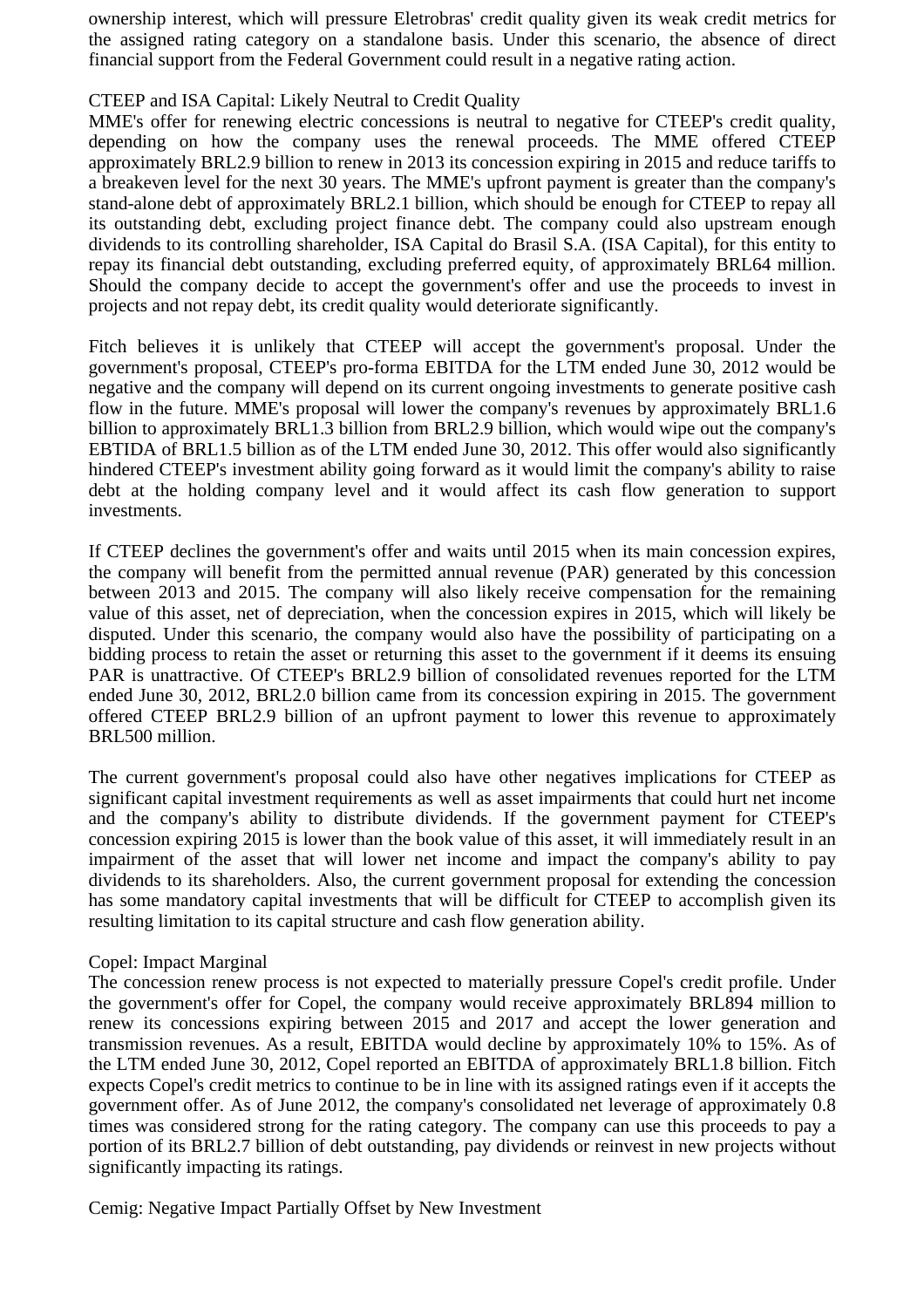A majority of Cemig's concessions expire between 2013 and 2017. Cemig has informed the government it was not interested in an offer to renew three of its largest concessions early at significantly lower tariffs for an upfront government payment. The company was interested in receiving an offer for other certain concessions.

The government offered BRL285 million and lower revenues to the company to renew the other eligible concessions, which compares unfavorable with the company's total net debt of approximately BRL15.2 billion. If Cemig accepts MME's proposal, the company's cash flow generation and credit quality would be marginally affected as its EBITDA could decline by approximately 10% to 15% beginning in 2013.

After 2015, Cemig is exposed to losing another 15% of its EBITDA due to the expiration of three concessions. The company has already indicated to the government that it would not participate in any early renewal offer of approximately 2,542 MW of installed capacity coming from three hydroelectric plants. Cemig will let these concessions expire and is likely going to litigate the renewal of these concessions at similar terms with the government in court.

Cemig's credit quality will be subject to the company's ability to quickly increase revenues and EBITDA from new projects and maintain adequate liquidity from the potential sale of assets. The company is currently in the processes of selling some assets to Transmissora Alianca de Energia Eletrica S.A. (Taesa) for approximately BRL1.8 billion and the company could receive approximately BRL2.0 billion from the Minas Gerais Government in relation to CRC debt.

Fitch rates the various companies as follows:

Eletrobras --Foreign Currency IDR 'BBB'; --Local Currency IDR 'BBB'; --National Scale rating 'AAA(bra)'; --USD1 billion senior unsecured notes due 2019 'BBB'; --USD1.75 billion senior unsecured notes due 2021 'BBB'.

Furnas Centrais Eletricas S.A. --Foreign Currency IDR 'BBB'; --Local Currency IDR 'BBB'; --National Scale rating 'AAA(bra)'.

**Cemig** --National Scale rating 'AA(bra)'.

Cemig Distribuicao S.A. --National Scale rating 'AA(bra)'; --BRL250.5 million 1st debenture issuance due 2014 'AA(bra)'; --BRL400 million 2nd debenture issuance due 2017 'AA(bra)'.

Cemig Geracao e Transmissao S.A. --National Scale rating 'AA(bra)'; --BRL1.35 billion 3rd debenture issuance due 2022 'AA(bra)'.

Copel --National Scale rating 'AA+(bra)'.

**CTEEP** --National Scale rating 'AA+(bra)' ; --BRL548 million 1st debenture issuance due 2017 'AA+(bra)'.

ISA Capital --Foreign Currency IDR 'BB+'; --Local Currency IDR 'BB+';